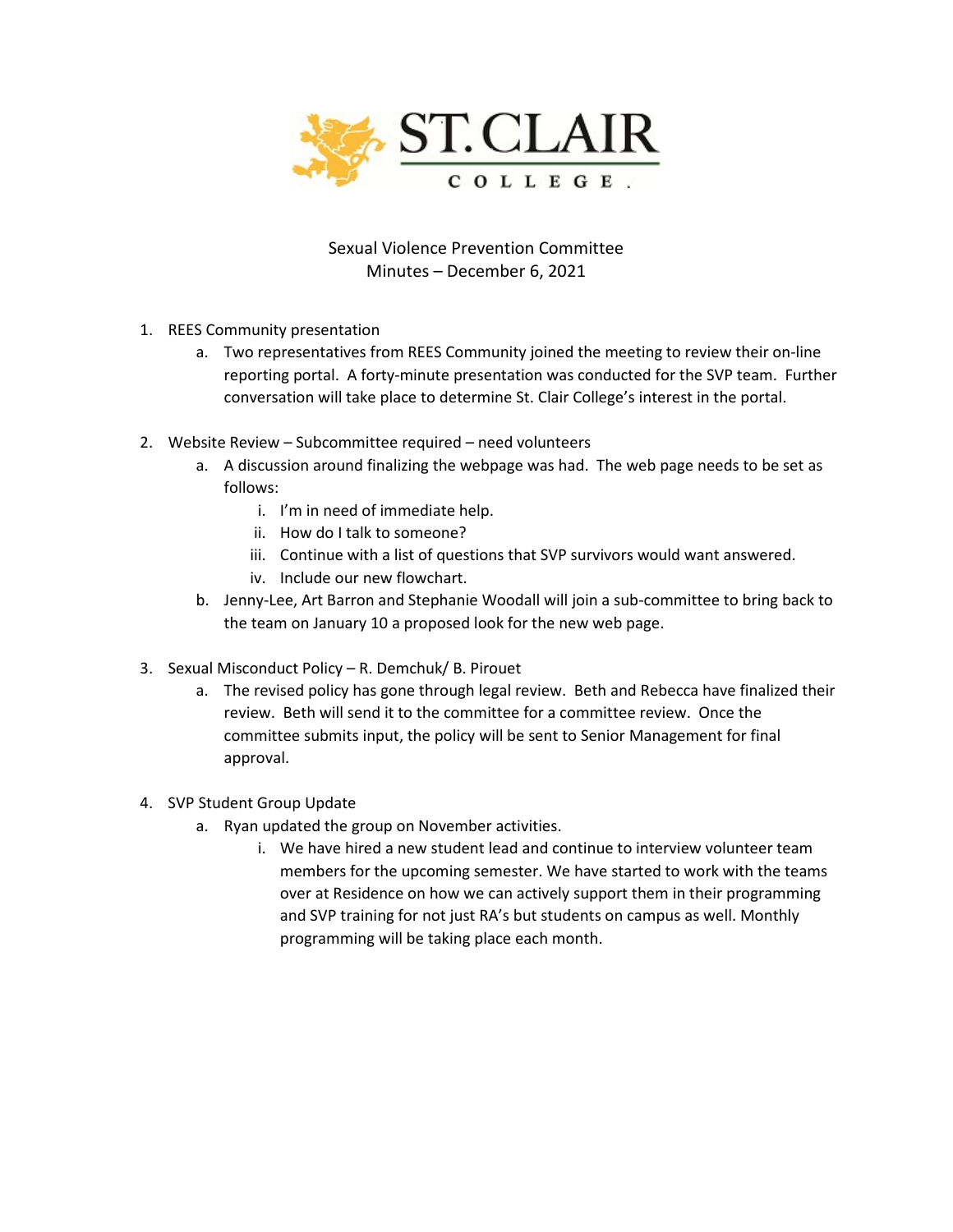- ii. On October 28, 2021 the SVP student leads held an on campus in person table in the Main hallway of South Campus where students of SVP team did a "these hands don't hurt" campaign. Students will put a handprint on a large piece of paper and sign their name. This was a very impactful and informative event with some great traction and information. There were also some great takeaways with information and SWAG available for students to take.
- iii. November, we held some great shine the light events on our social media platforms as well we held in person information sessions and educational information sessions. Monday November 15, 2021 – Wear Purple Day.



What is The **Shadow** Pandemic?

ST. CLAIR COLLEGE SEXUAL<br>VIOLENCE PREVENTION TEAM





ST. CLAIR COLLEGE SEXUAL VIOLENCE PREVENTION TEAM

## November 25th is **International Day** for the Elimination of Violence against **Women**

You can make a difference and participate in person or on social media. Start your own conversation about genderbased violence using the hashtags: #GenerationEquality #orangetheworld #16days and #spreadtheword.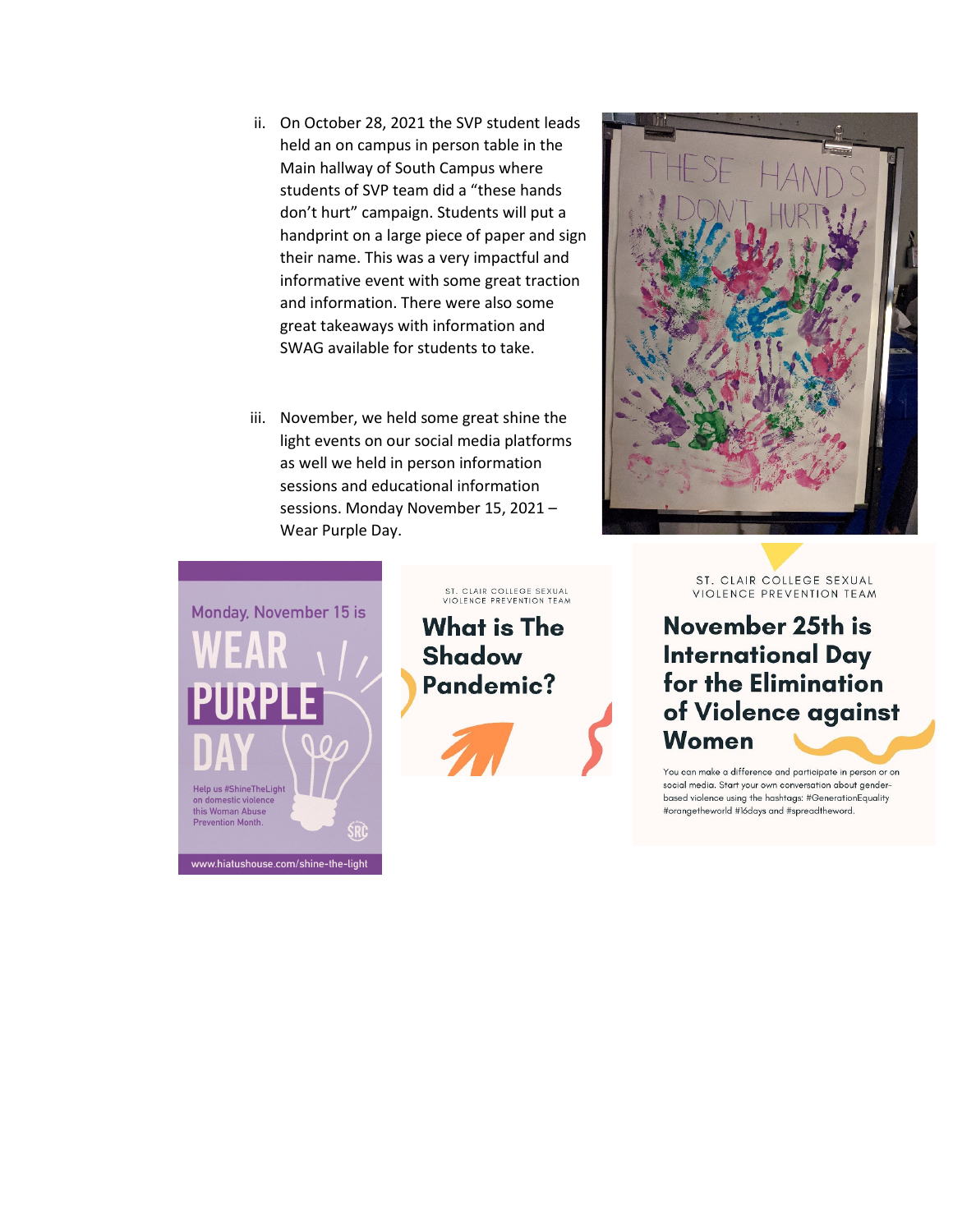iv. December initiatives for SVP we are running a virtual Clothesline project to help bring awareness to those who are affected by any emotional violence. This project is a t-shirt design that we will seek some participants and then print the shirts to showcase student talent on campus.

## **VIRTUAL Clothesline Project**

Have you been impacted by sexual, physical, or emotional violence in some way? The SVP Team wants to hear from you!



- b. SafeWalk
	- i. Safe Walk was launched on Oct 18, 2021 however we are having trouble securing enough volunteers to continue the program. We had 124 individuals apply, out of that we had a few show up for training and only 4 committed and showed up for their shift.
	- ii. We continue to plan for the operation of SafeWalk and continue to hire and train the new team. We now are working with faculty to do classroom visits to try and secure more volunteers.
	- iii. Program schedule depends on volunteer availability and classes with goal being Mon – Fri 6pm -11pm.
	- iv. 4 Safe walk leads onboarded.
	- v. A new training has been set up for Jan 6, 2022 in the afternoon where we will welcome additional volunteers to hit the campus on Jan 10, 2022.
- c. SRC continues with our partnership with National Speakers Bureau Samantha Bitty. We have some great videos we have partnered with speaker Samantha Bitty to speak about safe sex, and sexual health / consent.
- d. Ryan indicated that they have a good SVP Student Team put together and will send the members so that they can start to attend in January.



- 5. Residence Update (Q Hall and GEM)
	- i. Heather updated the group on November activities at the GEM International Residence.
	- ii. November/December activities- Healthy Relationships, South Asian Community Council, Gingerbread houses, Christmas tree decorating.
	- iii. Students slowly moving out of the residence.
	- iv. New group expected starting Jan. 3, 2022.